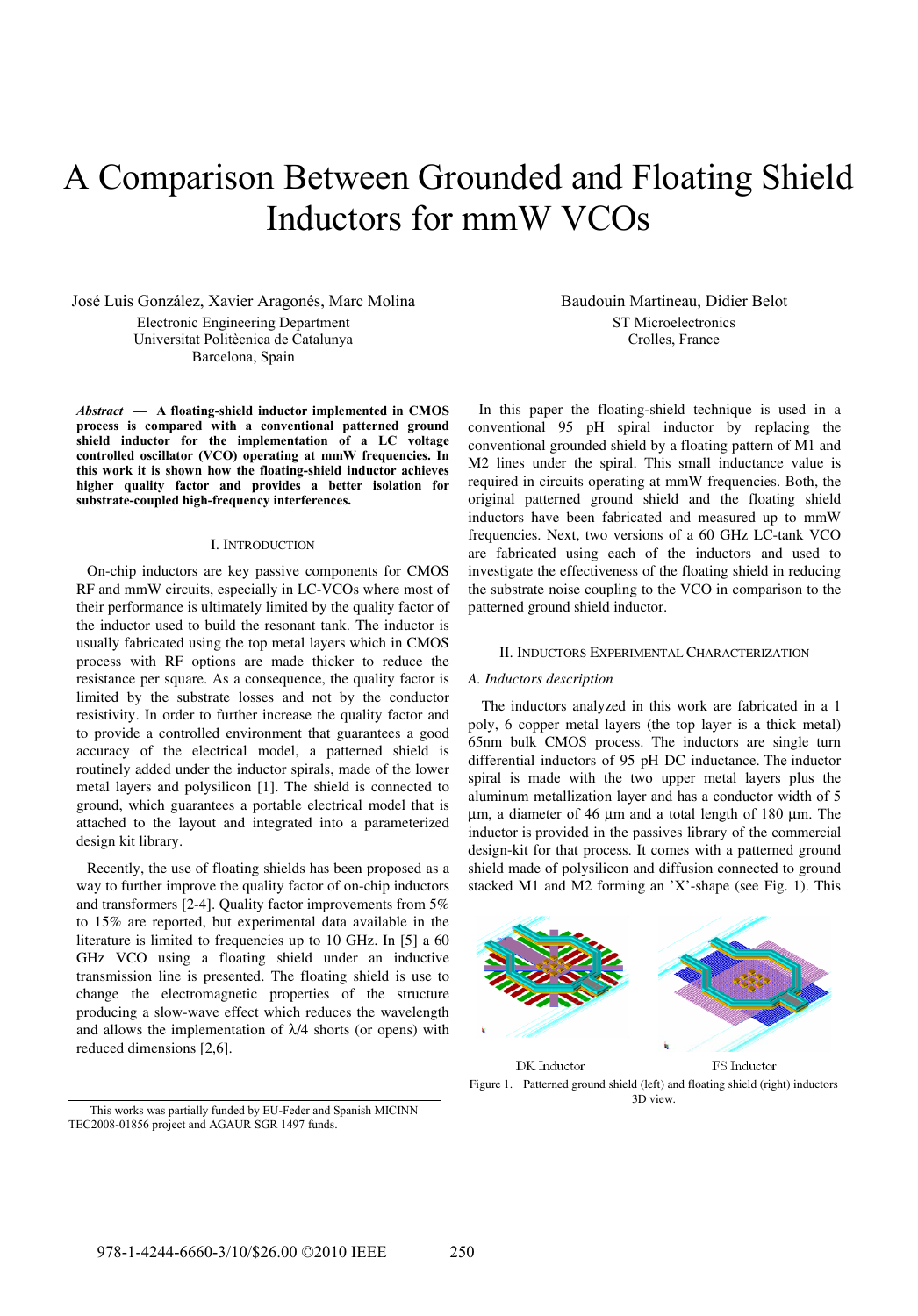inductor is labeled 'DK inductor' in the rest of the paper. The inductor is built on top of a P-well where the highconductivity channel stop epi-layer has been suppressed. The floating-shield inductor (labeled 'FS inductor') is obtained after suppressing the patterned ground shield and adding a floating pattern of 0.6  $\mu$ m width metal lines spaced by 0.6  $\mu$ m extending the whole area of the spiral. The pattern is repeated in M1 and M2 layer with orthogonal directions (see Fig. 1 right).

## *B. Experimental characterization of the inductors*

The two inductors were fabricated in the same chip along with de-embedding standards. Fig. 2 shows the layout and a microphotograph. Measurements were done using a differential mmW 100 μm pitch GSGSG probe and a network analyzer. The two-port S-parameters of the two inductors and the de-embedding standards where obtained from 250 MHz to 50 GHz. Several calibration and de-embedding procedures were checked. The results shown in this work were obtained from a LRRM calibration at the probe tips followed by an OPEN-SHORT de-embedding [7] using the Short 2 and Open 2 structures shown in Fig. 2. Each set of S-parameters is obtained from the average of four chips found at extreme locations in the same wafer. Finally, the two-port Sparameters are used to obtain one-port differential Sparameters, and then the inductor electrical parameters (L and Qs ), calculated using well known equations.



Figure 2. Microphotograph of the inductors characterization chip.

The most important drawback of this type of measurement of such a small components is that the probe pads and access lines limit the frequency range in which the de-embedding process is useful. In the particular case of the inductors used in this work, the access lines required for connecting the differential access port of the inductor to the two signal pads (spaced 200 μm) are 120 μm long each and are strongly electromagnetically coupled beyond 25 GHz, which avoids having an accurate measurement of the quality factor beyond this frequency. In order to assess the impact of these access structures, the measurements are compared against EM simulations of the inductors (without the pads and access lines) using Agilent Momentum simulator in Fig. 3. The EM simulations have an acceptable match to the quality factor (*Qs* ) measurements in the region before the self-resonance of the access lines structure, and provide an accurate estimation of the differential inductance in the whole frequency range.

The comparison of the floating shield inductor against the patterned ground shield confirms an important improvement in the quality factor and a slight increase in the inductance (5 pH). The  $Q<sub>s</sub>$  of the inductor increases by a factor 1.5 when measured at the access structure resonance (25 GHz). This improvement factor is preserved in the comparison of  $Q_s$ values at higher frequencies obtained by the EM simulation. This analysis confirms the benefits of using floating shield inductors at mmW frequencies.



Figure 3. Inductors electrical parameters comparison.

#### III. VCO COMPARISON

Two versions of a 56 GHz LC-Tank VCO were designed and manufactured, one using the DK and the other the FS inductor. The VCO, shown in Fig. 4, is made of an NMOS cross-coupled pair, an LC tank that uses a combination of continuously and binary controlled differential varactors and the differential inductors of the previous section, allowing a 17% of tuning range [8]. Both versions of the VCO are



Figure 4. VCO layout and schematic.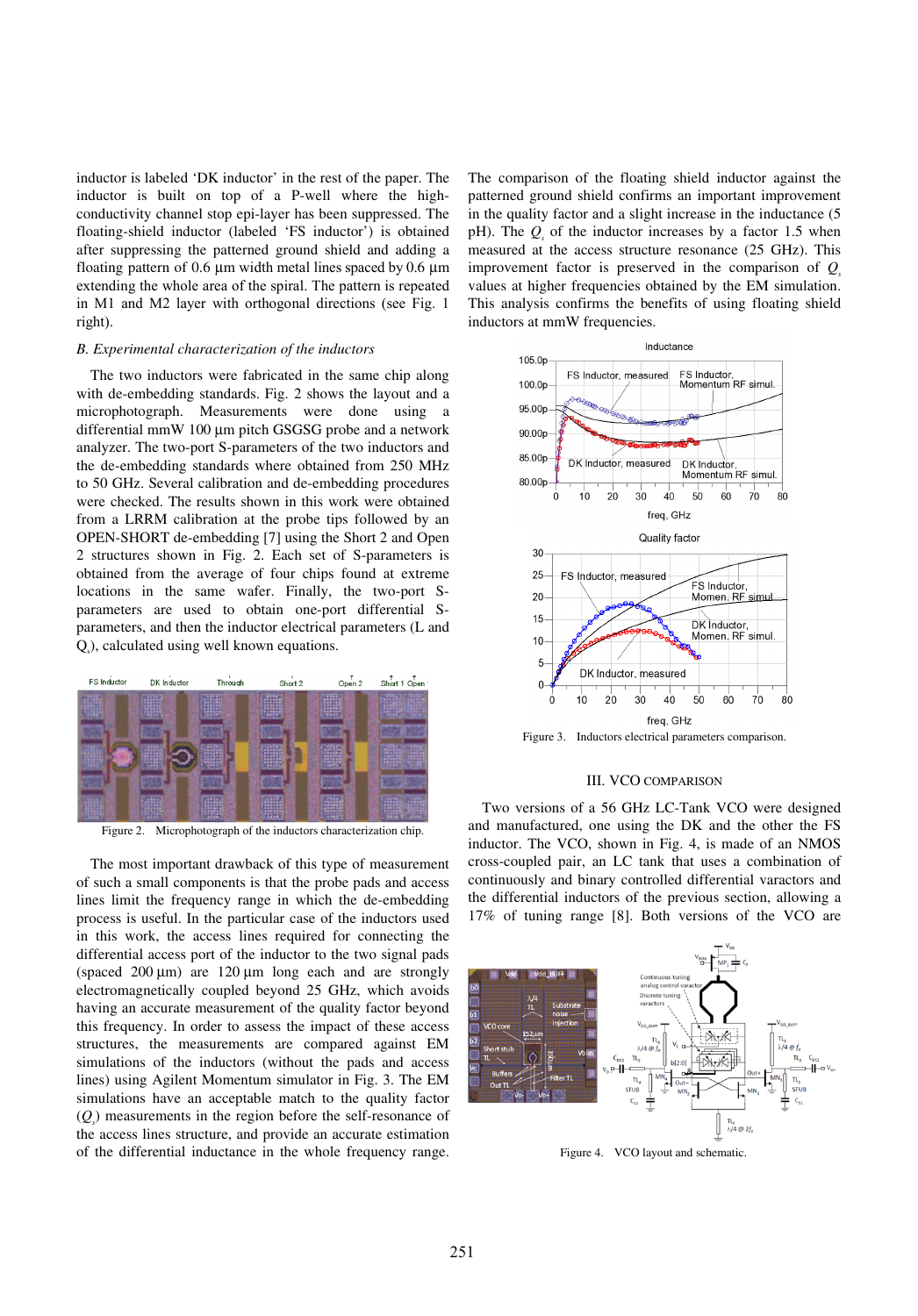measured in the same conditions consuming 15 mW from a 1.2 V supply. Fig. 5 shows the output power of the two oscillators for the whole range of frequencies obtained by the variation of the continuous control voltage and for three digital discrete tuning codes. The oscillation range of the FS inductor VCO is located at slightly lower frequencies due to the increase of the tank inductance, and its output power is around 2 dB higher, confirming the increase of the quality factor.



Figure 5. Impact on VCO output power of the DK and FS inductors.

#### IV. SUBSTRATE NOISE ISOLATION COMPARISON

The patterned ground shield has been proposed as an efficient way of reducing the substrate noise impact on VCOs by reducing the coupling of such noise to the inductor [9,10]. The effectiveness of this technique relies, however, in the biasing impedance used to connect the shield to a clean ground. For high frequency substrate noise, for example the one generated by another VCO or the PA present in the same chip, the ground shield of the inductors is not very efficient due to the inductive nature of the chip to board ground connections. A floating shield offers a better isolation, as is shown in the following experimental results.

The layout of the two VCOs presented in the previous section has an extra pad to contact the substrate using a large array of p+ diffusion contacts. This pad is connected to a mmW sinusoidal generator and used to inject a pure tone into the substrate at a frequency close, but not equal, to the oscillation frequency of the VCO. It has been already shown that this type of substrate interference produces two sidebands at an offset frequency equal to  $\pm(f_n - f_o)$  where  $f_o$  is the VCO oscillation frequency and  $f_n$  is the single tone injected into the substrate [11]. Fig. 6 shows an example of the output spectrum of the DK inductor VCO perturbed by high frequency substrate noise of 50.195 GHz when it is

oscillating at 50.170 GHz (power levels are not corrected with the probe and cable losses). The upper sideband falls at the same frequency as the injected tone. The VCO frequency  $f<sub>a</sub>$  drifts during the the spectrum analyzer averaging process because of the high sensitivity of the VCO to power supply noise (10 GHz/V), which is a consequence of its large continuous tuning range. Such a drift produces a widening of the VCO output spectrum that is doubled in the lower sideband. Although apparently the sideband spurs show different peak values, their power levels are always the same when integrated over the sideband area.



Figure 6. VCO sideband spurs due high-frequency substrate noise.

In the following experiment the injected substrate tone  $f_n$  is varied so that the spurs appear at offsets from  $f<sub>o</sub>$  ranging from 10 MHz to 150 MHz, keeping constant the injected tone power. The same measurements are repeated for both the DK and the FS inductor VCOs. Fig. 7 compares the spurs power relative to the VCO output power in the two VCOs. The figure shows the relative upper sideband (USB) spur amplitude measured at different control voltages (i.e. for different oscillation frequencies). It has a -20 dB/dec dependence on offset frequency indicating that the spurs are an FM modulation of the VCO output. Moreover, they depend weakly on the VCO control voltage  $(V_c)$ , and therefore they can not be due to direct coupling to this signal. Indeed, the VCO incorporates on-chip capacitors between all the DC inputs  $(V_{pp}$ , current bias control and VCO frequency control voltages) and ground. At the frequencies of the injected substrate noise such capacitors guarantee than no differential voltage appears between these nodes that could produce FM modulation. As a consequence, the inductor is the dominant component that couples the substrate noise into the VCO. The comparison between the two VCOs indicates that the spurs amplitude is reduced by 6 dBs in the case of the floating shield in comparison to the patterned ground shield, thus confirming another important benefit of the floating shield inductor in front of the conventional patterned ground shield inductor.